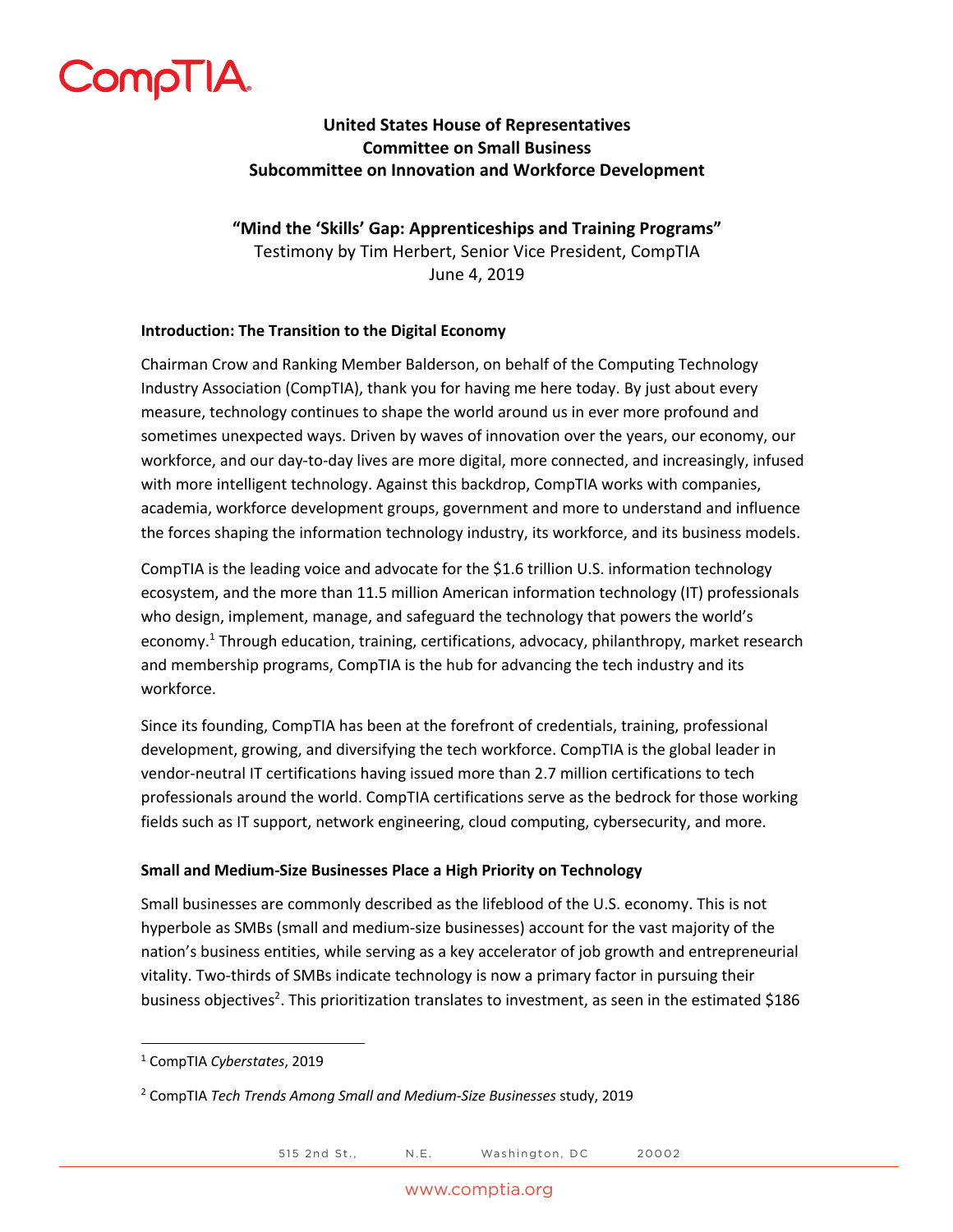billion spent annually on technology by U.S. SMBs<sup>3</sup>. In many ways, technology has never been more accessible. The emergence of cloud computing and 'as-a-service' delivery models now put enterprise-level technology in the hands of the smallest of businesses, helping them to operate more efficiently, tap into new customers, and compete against larger rivals.

### **Businesses Contend with the New Normal of Cybersecurity**

At one time, cyberattacks were just a backend "IT problem" that featured such nuisances as defaced websites, occasional viruses that made the lives of IT workers miserable, or the odd hacked e-mail account or two. Conditions have changed dramatically in recent years. As noted previously, an already interconnected digital economy – which will become even more connected with the proliferation of the Internet of Things (IoT) and other emerging technologies, means the security arms race will continue in perpetuity.

As CompTIA research suggests, cybersecurity issues have grown in size and scope, becoming more sophisticated, harder to detect and more widespread<sup>4</sup>. Beyond profit-seeking hackers, attacks aimed at the pillars of society – government agencies, critical infrastructure, financial systems, and voting systems, threaten the underpinnings our democratic processes and society.

#### **Cybersecurity Skills Gap Is Especially Problematic**

"Skills gap" has become a catch-all term to describe a range of workforce concerns. At the most basic level, the skills gap can be characterized as the variance between the performance employers desire from their workforce and what workers can or choose to deliver. While the notion of a skills gap is a seemingly straightforward concept, below the surface, there are many nuances to the story. Skills gap may be unintentionally used to describe gaps in soft skills, location-labor mismatches, market pay rate disconnects, awareness gaps, confidence gaps, and even generational work style gaps<sup>5</sup>.

With that being said, in a world defined by digitization and interconnectivity, shortcomings in cybersecurity expertise and experience make for an ever-more precarious situation, especially among SMBs. Organizations rank data security as the most pressing cybersecurity skills gap domain, reflecting the growing importance of data across every industry sector of the economy<sup>6</sup>.

<sup>3</sup> IDC *Blackbook*, 2010-2026

<sup>4</sup> CompTIA *The Evolution of Cybersecurity Skills* study, 2018

<sup>5</sup> CompTIA *Assessing the IT Skills Gap* study, 2017 | CompTIA *Role of Confidence Gap in Tech Career Development* study, 2018

<sup>6</sup> CompTIA *Assessing the IT Skills Gap* study, 2017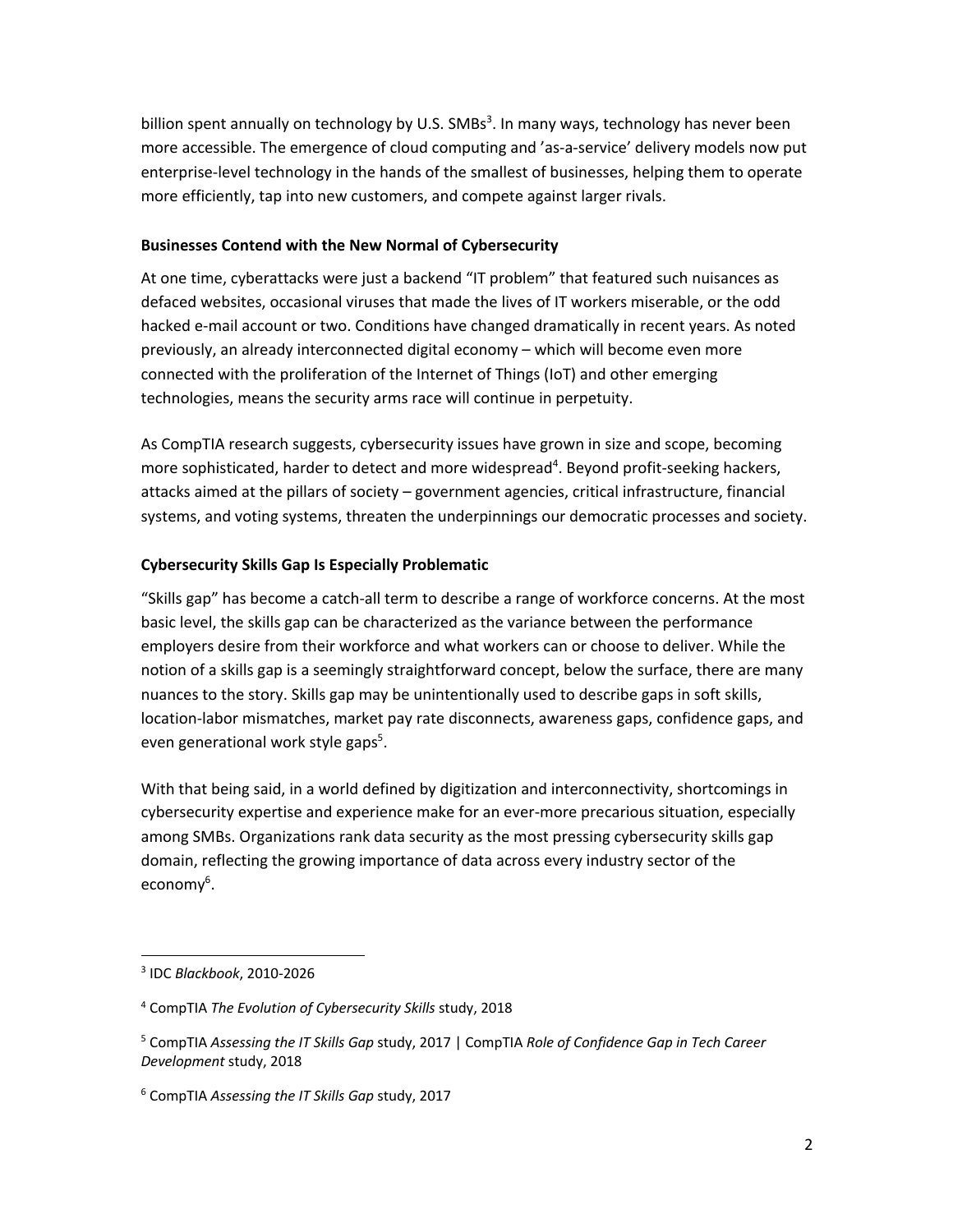Cybersecurity skills gap concerns manifest themselves in two ways. The first way is the direct referencing of expertise or experience shortcomings that pertain to some aspect of cybersecurity. Importantly, this is not limited to technical skills. The people and process aspect of security are just as critical, which may mean addressing foundational knowledge gaps in the C-suite or boardroom<sup>7</sup>.

The second way is indirectly through practices or pursuits that inevitably have a cybersecurity component. For example, 6 in 10 organizations report skills gap challenges that inhibit the integration of different applications, data sources, platforms, or devices. This is a critical step for organizations seeking to modernize through business transformation or move into emerging areas such as IoT.

## **The Multifaceted Nature of Training, Pipeline, and Skills Gaps Require an Equally Diverse Set of Solutions**

The pace of technological change seems to quicken with each passing year. Anything, anywhere, anytime is now the default expectation among customers and constituents. Businesses face more pressure than ever to operate with agility and quickly respond to the customer needs of today, while anticipating the needs of tomorrow.

Compounding the challenges of shifting workforce skills needs is the extremely tight labor market for tech talent. As of April 2019, the unemployment rate for IT occupations stood at 2.4 percent, nearly a full percentage point below the national unemployment rate<sup>8</sup>. This means employer demand in many regions of the country and for many skills routinely outpaces the supply of workers. For small businesses seeking to keep up, competing for scarce tech talent can be incredibly trying. The bottom line, there is much work to be done on multiple fronts to ensure a healthy, vibrant, and sustainable tech workforce.

CompTIA works closely with public sector and private sector entities through a highly rigorous ISO-accredited process to ensure our certifications validate the knowledge domains and expertise required in the market. Through performance-based testing, CompTIA certifications validate more than "book knowledge," ensuring holders of CompTIA's A+, Network+, Security+, or other certifications are job ready<sup>9</sup>.

Through our Academy Partner Program, CompTIA supports high schools, career and vocational centers, two-year and four-year college programs, government-funded educational agencies, Department of Labor educational agencies, and correctional facilities in helping to enhance the

<sup>7</sup> CompTIA *Building a Culture of Cybersecurity: A Guide for Corporate Executives and Board Members*, 2018

<sup>8</sup> U.S. Bureau of Labor Statistics

<sup>9</sup> https://certification.comptia.org/certifications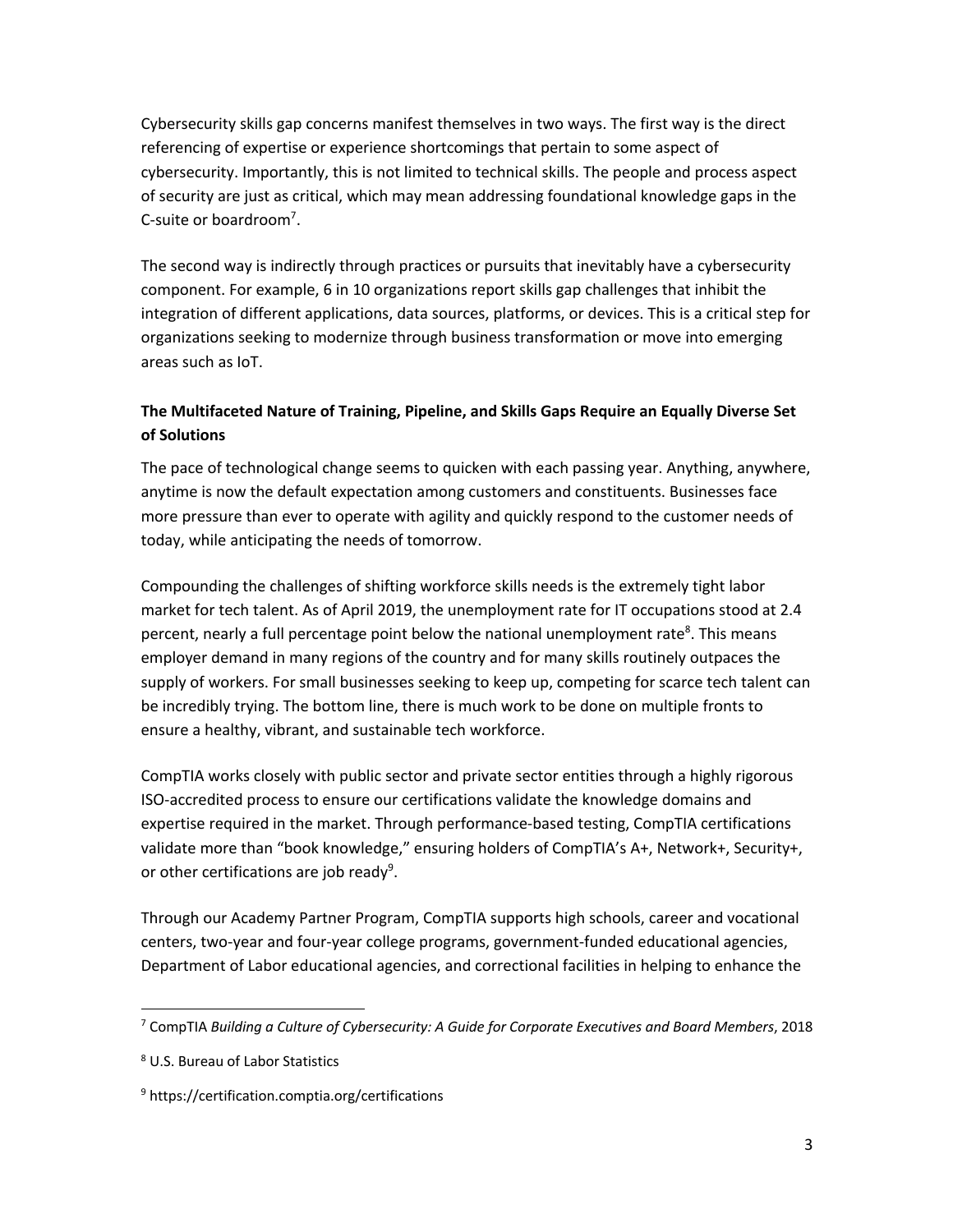career opportunities of students. In addition to discounts on certifications, the program provides a range of instructional resources, including CompTIA-approved learning materials, training courses, career roadmaps, and more $^{10}$ .

### **CyberSeek: Leveraging Data to Connect the Dots**

Given CompTIA's unique role in the cybersecurity workforce ecosystem, we saw firsthand the challenges in not only coming to grips with a rapidly changing threat environment, but simply trying to keep up in understanding the many moving parts of the cybersecurity landscape. This was the catalyst for the creation of the cyber workforce analytics tool and career pathways planner called CyberSeek. The platform was developed through a partnership of CompTIA, Burning Glass Technologies, and the U.S. National Institute of Standards and Technology's National Initiative for Cybersecurity Education (NICE) initiative<sup>11</sup>. CyberSeek grew out of the need to provide public and private employers, job seekers, educators/trainers, and policy makers better visibility into cybersecurity workforce dynamics.

CyberSeek is a unique tool designed to decode the relationship between job seekers and employers hiring for in-demand cybersecurity skills<sup>12</sup>. This one-of-a-kind interactive set of maps, tools, and career pathways aligns to the NICE Workforce Framework and is an important step towards addressing one of the most critical workforce challenges of our time. CyberSeek has been widely used by government and private industry alike since its launch.

CyberSeek supports the NICE Strategic Plan goal to "guide career development and workforce planning," specifically implementing the objective to "identify and analyze data sources that support projecting present and future demand and supply of qualified cybersecurity workers." Additionally, it supports a value articulated in the NICE Strategic Plan to "seek evidence – inform actions and decisions with data and pursue objective and reliable sources of information."

In other words, tools such as CyberSeek are needed to help support making smart, data-driven decisions as it relates to developing and maintaining a best-of-class cyber workforce.

### **Creating IT Futures: Building and Sustaining the Pipeline**

Certifications are one leg of the proverbial stool. The other two are training and work experience. CompTIA's philanthropic arm, the 501(c)(3) charity, Creating IT Futures, works hand-

<sup>10</sup> https://partners.comptia.org/become-a-partner/academy-partner

<sup>11</sup> https://www.nist.gov/itl/applied-cybersecurity/nice

<sup>12</sup> https://www.cyberseek.org/heatmap.html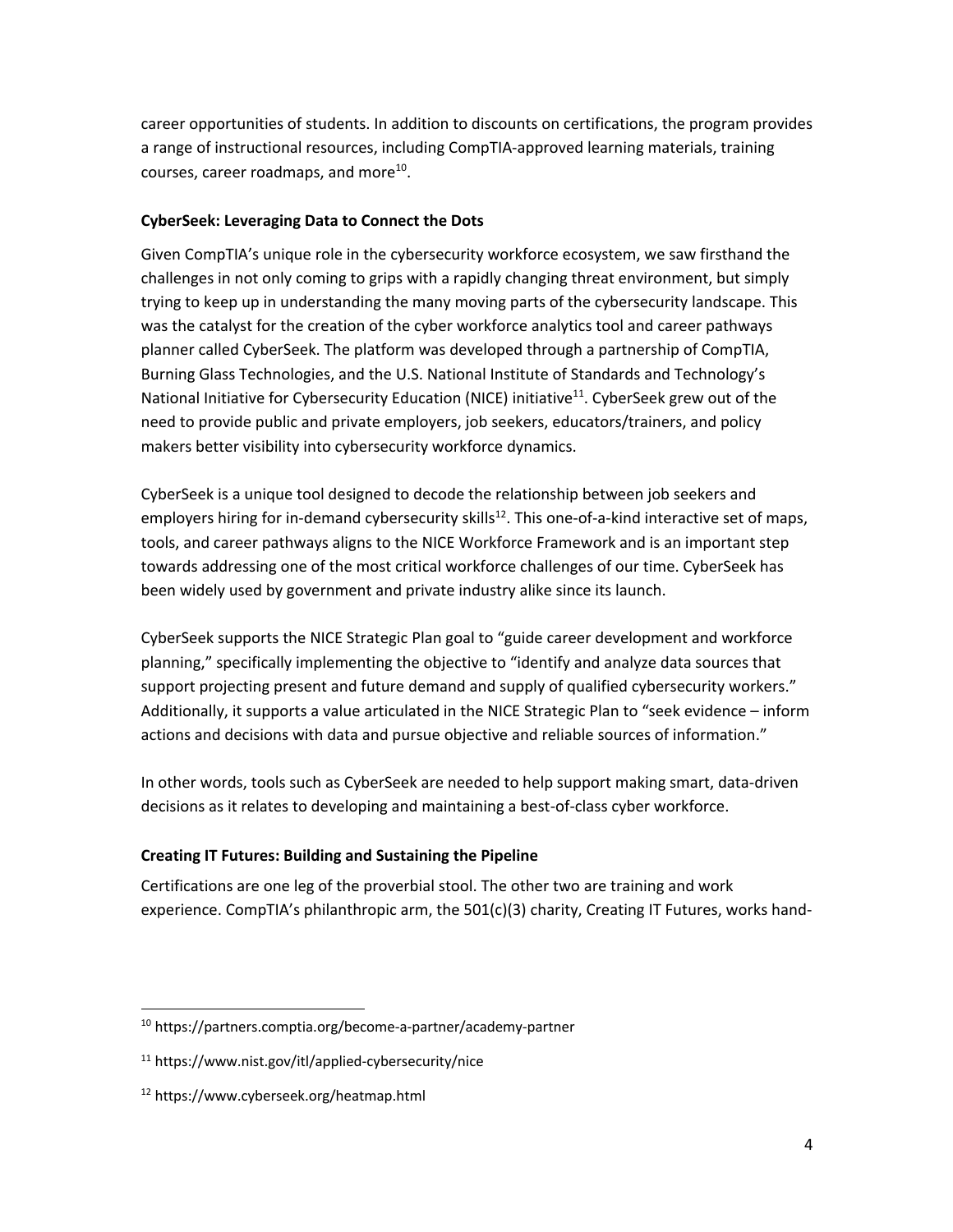in-hand with us, often acting as our de facto innovation laboratory for workforce development programs $^{13}$ .

The mission of Creating IT Futures is to create on-ramps for more people to succeed in technology careers. The organization gives special attention to encouraging a pathway for demographics often under-represented in tech, such as women, people of color and veterans. A quick scan of the Creating IT Futures' success stories page confirms the degree to which IT-Ready truly transforms lives<sup>14</sup>.

Creating IT Futures' flagship program is the IT-Ready bootcamp. Launched in 2012 with two locations and now grown to seven U.S. cities, the program is designed to take individuals with no or limited prior IT experience, and through technical and soft skills training, and certification, place graduates in a meaningful IT job, where median wages exceed most comparable occupations<sup>15</sup>. Typical first jobs out of IT-Ready include roles in tech support, networking, quality assurance and cloud support. It's important to keep in mind the stackable nature of skills and capabilities, beginning with a solid foundation and progressing into higher levels of expertise or specialization, such as cybersecurity<sup>16</sup>.

### **How IT-Ready Works**

The core IT-Ready bootcamp program is an 8-week, classroom-based, instructor-led course that teaches the requisite technical skills, along with the increasingly important soft skills, such as teamwork and collaboration, needed for career progression. In addition to the IT-Ready training locations found in Charlotte, Chicago, Minnepolis, Phoenix, Portland, San Diego, and San Antonio, a 12-week online program recently launched in partnership with the Wounded Warrior Project $17$ .

In-person and online classes are held five days a week, Monday through Friday. Instructors utilize a range of training techniques, training materials, certification exam prep tools, and student engagement to present the material.

While the IT-Ready program does not guarantee a job, the staff work closely with local employers to connect students to jobs. After students graduate from IT-Ready, they may apply for these jobs, whereby the vast majority (86 percent) of IT-Ready graduates are able to secure

 <sup>13</sup> https://www.creatingitfutures.org/

<sup>14</sup> https://www.creatingitfutures.org/resources/blog/-in-tags/tags/successful-graduates

<sup>15</sup> CompTIA *Cyberstates*, 2019

<sup>16</sup> https://certification.comptia.org/docs/default-source/downloadablefiles/it-certification-roadmap.pdf

<sup>17</sup> https://www.creatingitfutures.org/about/news/details/cognizant-us-foundation-gives-4-5-million-tohelp-america-s-wounded-warriors-transition-into-digital-economy-careers